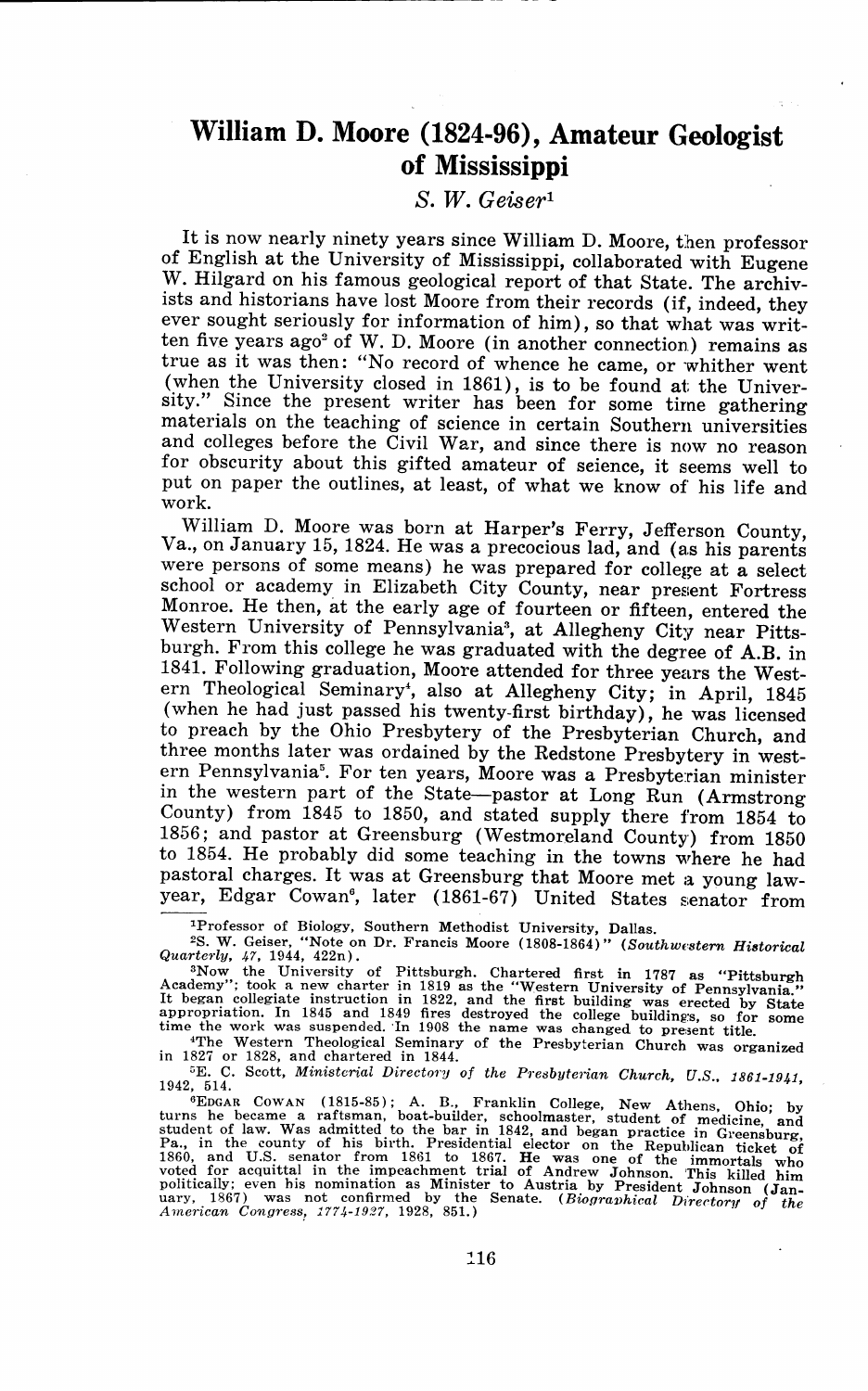Pennsylvania. The two became great friends, and it was through this friendship that Moore came later into the study of law.

In 1855, Moore (whose interests had always been in the educational field) followed his, bent and was "dismissed" from his presbytery to one in Mississippi, there to become professor of languages (under the presidency of Dr. James Purviance) at Oakland College<sup>7</sup>, a Presbyterian school in Jefferson County, a short distance north of Natchez. Here he was professor for three years, until called to the newly-established chair of English Literature in the University of Mississippi at Oxford, under the chancellorship of Dr. Frederick Augustus Porter Barnard<sup>8</sup>. He held this chair until the closing of the University in September of 1861. The fact that Moore was elected, at the early age of 34 to a professorship under Barnard is indicative of the caliber of the man, as Barnard was notably a good judge of men and scholarship.

The chair to which Moore was elected was the first of the sort to be established in any Southern college or university•. From 1848 (the year of the opening of the University of Mississippi) until 1858, such subjects as rhetoric, elocution, and belles lettres were parts of a large omnibus. When Chancellor Barnard (1858) recommended the creation of a chair of English, Moore was elected professor. This is the bare record of his appointment in the minutes of the trustees of the university. "The course of study in English that appears in the next year's catalogue," says Dean David H. Bishop<sup>10</sup>, "shows that he was intelligent. Without over-emphasis on philology, he made an historical approach." Moore extended the work previously offered in English (Freshman grammar, Sophomore rhetoric and punctuation, Junior figures of speech and sentence-analysis) to a fourth year consisting of an historical study of English literature, and a study of Anglo-Saxon. Moore's tendency possibly veered toward the philological, but in this he had some precedent-the leading college of the South, the University of Virginia, while it gave instruction in Anglo-Saxon from the year 1825, did not have a "school" of the English language and literature until 1882<sup>11</sup>.

Moore served during the last three years of Chancellor Barnard's headship of the University of Mississippi. As colleagues he had Edward Carlisle Boynton<sup>12</sup> (chemistry), George W. Carter<sup>13</sup> and his successor, L. Q. C. Lamar (metaphysics and logic), Burton Norvell Har-

<sup>9</sup>Historical Catalogue of the University of Mississippi, 1849-1909, 1910, 45.<br><sup>10</sup>David H. Bishop to S. W. Geiser, August 19, 1942.

**<sup>11</sup>Note,** *supra,* **p. 45.** 

TOakland College was founded in 1830, about seven miles from Rodney, Miss., by Rev. Jeremiah Chamberlain. a missionsry sent out by the General Presbyterian Board of Domestic Missions. He was a man of great moral force. In

<sup>&</sup>lt;sup>12</sup>EDWARD CARLISLE BOYNTON (1824-93). See *DAB*, 2, 1929, 537.<br><sup>12</sup>GEORGE WASHINGTON CARTER, Methodist minister, born in Virginia, where in<br>1847 he entered the Methodist timenacy; transferred to the Memphis Conference,<br>1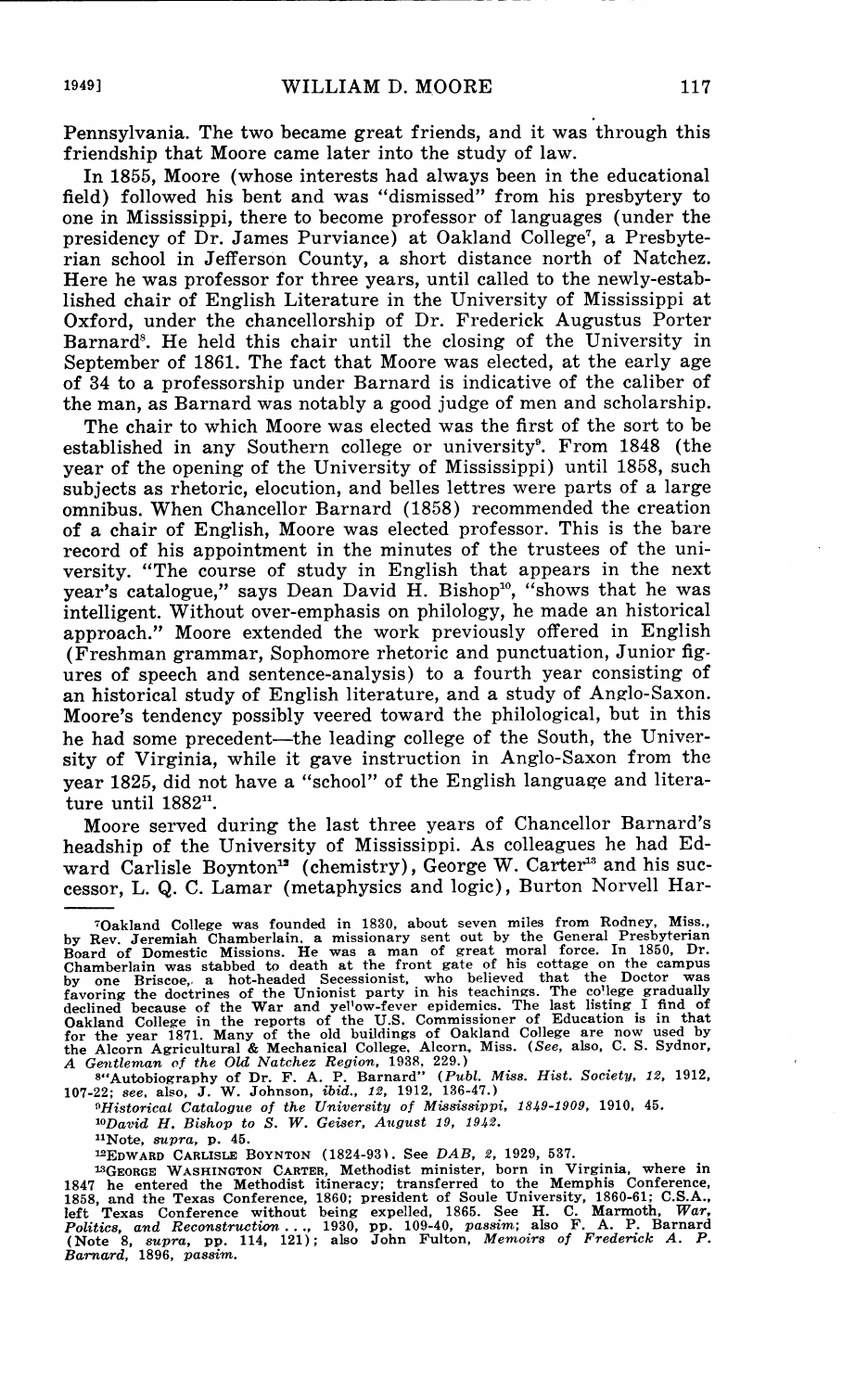rison" (physics), Jordan McCullough Phipps (mathematics), Wilson Gaines Richardson<sup>15</sup> (Latin and modern languages), William F. Stearns and J. F. Trotter (law), and Henry Whitehorne (Greek). Another man, not a member of the faculty, but occupying offices in the university buildings, was Eugene Woldemar Hilgard (Ph.D., *summa cum laude,* Heidelberg, 1853.) Hilgard was State Geologist of Mississippi; his German training in the field of the sciences was characteristically wide and deep. His later work, as professor in the University of Michigan and the University of California gained Hilgard international recognition that earned him his *Jubilaeumsdoktorat*  at Heidelberg (1903), fifty years after the gaining of his degree in course.

Moore was a man of the most diverse interests. His interest in geology had been awakened in his early years at Harper's Ferry--one of the most strikingly beautiful and instructive geological localities of the Appalachian highlands-and the early years of his pastorate in western Pennsylvania nourished this interest. His years at the Western University of Pennsylvania were doubtless stimulating and provocative ones. Dr. Robert Bruce<sup>16</sup>, his old president at Western University, was a graduate of the University of Edinburgh (1798), and then for five years had studied theology under the approval of the Associate Presbytery of Perth; and came to America as a missionary in 1806. Bruce was just the man to touch deeply an impressionable, gifted youth; and was as broadly trained as Scottish education would permit. The natural sciences were deeply cultivated and the university deservedly famous for its scientific work in Bruce's day-about this time (1795-97), Berthold Georg Niebuhr, the future historian of Rome, was sent to Edinburgh for a scientific education!

Coming to the University of Mississippi as a young man (he was in his thirty-fifth year), Moore entered actively into the life and work of the university. In Barnard, he recognized one of the soundest, most progressive educators in the United States, and a scholar of the first rank in the field of science. Captain Boynton was an excellent chemist; and in Hilgard, Moore found a scientist who ranked with Chancellor Barnard-no mean compliment. Professor William F. Stearns of the law department of the university, a Northern man long resident in the South, had interests that transcended the limits of his field, and L. Q. C. Lamar, graduate of old Emory College at Oxford, Ga., professor of metaphysics and logic, was also a gifted mathematician. He was a son-in-law of the former president of the university, Judge Longstreet: and was later to win fame for himself in the law, in the Senate, as Cabinet member, and on the Supreme Bench of the United States. Acqnaintance with Stearns and Lamar deepened Moore's interest in the law. But for that matter. Moore took great interest in almost all fields. He accompanied Dr. Hilgard, when opportunity offered, on his

<sup>&</sup>lt;sup>14</sup>BURTON NORVELL HARRISON (1838-1904) was later (1862-65) private secretary<br>to President Jefferson Davis. on the recommendation of L. Q. C. Lamar. A kinsman<br>of Chancellor Barnard. he attended the University of Mississipp

<sup>&</sup>lt;sup>15</sup>WILSON GAINES RICHARDSON (1825-86.) A former student of Chancellor Barnard at the University of Alabama. A.B., Alabama, 1841; adiunct professor, Alabama. 1845-50; travel and study in Europe, 1850-54; professor. Univers

<sup>16</sup>DR. ROBERT BRUCE 0776-1846). For biography, *see* W. B. Sprague, *Annals of the American Pulpit, 9,* 1869, iii, 90.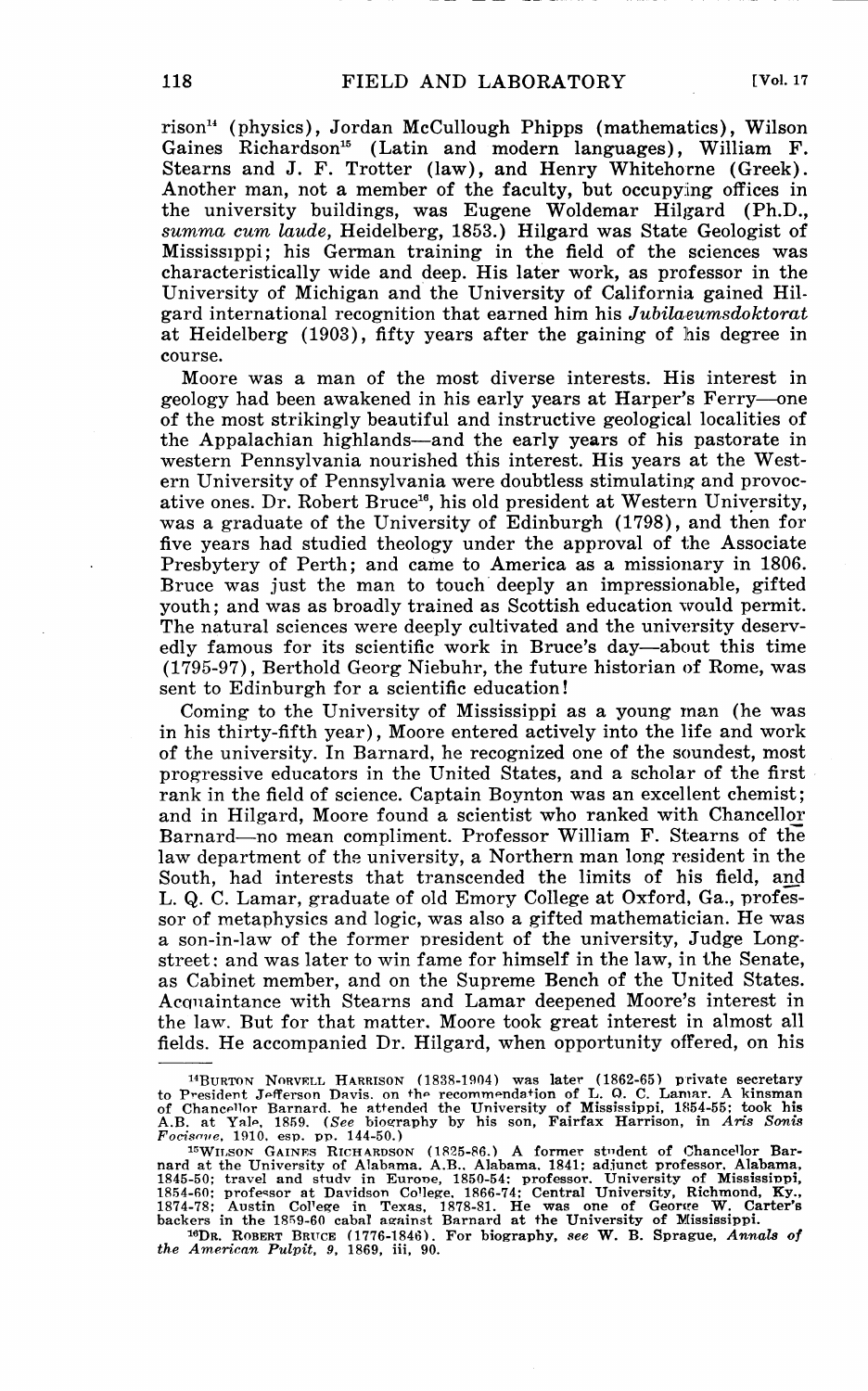geological field trips. Indeed, he was in many ways a great help to Hilgard in his work; when Hilgard in 1860 published his report on the geology and agriculture of Mississippi, he acknowledged the great aid received from Moore. Writing forty years after the event, Hilgard<sup>17</sup> said: "....The printing [of my report] was begun at Jackson in May, 1860; the latter parts of the report were largely written while the first portions were passing through the press. But several forms were not yet in print when in August imperative matters called me to Europe, and Professor W. D. Moore, who had previously aided me in working up the lists of fossils, undertook to see the remainder of the work through the press ... " And in the work itself, the following contemporary acknowledgment: **"My** most special acknowledgments are due to Prof. **W.** D. Moore ... for voluntary assistance not merely occasional, but of the most comprehensive kind and in part of the most toilsome character.  $\dots$  I owe to his patient labor the systematic arrangement and labeling of the Survey collections at Oxford ... and the compilation of the catalogues of the fossils is almost entirely the fruit of his labor. Of fieldwork I owe him the re-examination and more accurate tracing out of the deposits of hydraulic limestone in Tishomingo, the result of which is given in the appendix...."<sup>118</sup> It will be seen from the foregoing that Moore's help was not casual or merely clerical.

The work of the University was broken up with the onset of the Civil War. Chancellor Barnard had hoped that the struggle would be short—that there would be an accommodation of the difficulties of the two sections, North and South, and that there would be no disunion<sup>19</sup>. After the First Manassas, however, it was seen that the struggle would be a long one. Only four students offered themselves for matriculation in the University in the fall of 1861; as a result, all of the faculty resigned. The War went on apace, and the University did not reopen. until the fall of 1865. Moore, like Boynton, Whitehorne, and Barnard, removed to the North; he became chaplain of the Sixth Pennsylvania heavy artillery'°.

At the close of the War, attracted by the law, Moore studied with his old friend, Senator Cowan, at Greensburg, Pa. (where Moore had been pastor fifteen years' before) and at Pittsburgh; and was admitted to the bar of Allegheny County in 1866. For two years Moore was U.S. District Attorney for the Western District of Pennsylvania.

In 1868 he went into private practice of the law at Allegheny City and Pittsburgh. He was for some time senior member of the legal firm of Moore & McGirr: in his later years he was associated with John M. Rourke in the practice of law. His practice was largely in the field of criminal law. "He was one of the most eloquent orators at the bar, and for a long time figured in the most sensational and important cases tried in the Allegheny County courts. His especial forte was medical jurisprudence; in murder trials where poison had been used he displayed great learning and ability ... Mr. Moore was a brilliant and versatile man, widely read in many branches of learning; he would

**<sup>17</sup>E. W. Hilgard. "A hi'5torical account of the Geological & Agricultural Survey** of the S•ate of Mississippi" *(Publ. Miss. Hist. Society, 3,* 1900, 207-34.) *See,* esp.

pp. 222-24.<br>
1980, 2021<br>
1980, xil-xiii, 290-91.<br>
1980, xil-xiii, 290-91.<br>
<sup>19</sup>Note 8, *sayra*; *see,* esp., p. 115.<br>
<sup>29</sup>Note 8, *sayra*; *see,* esp., p. 115.<br>
<sup>29</sup>N<sub>C</sub> C. Scott, in his Ministerial Directory..., 1942, p.

was a professor in the Port Gibson (Miss.) Female College between 1861 and 1865; **but this l believe to be an error.**